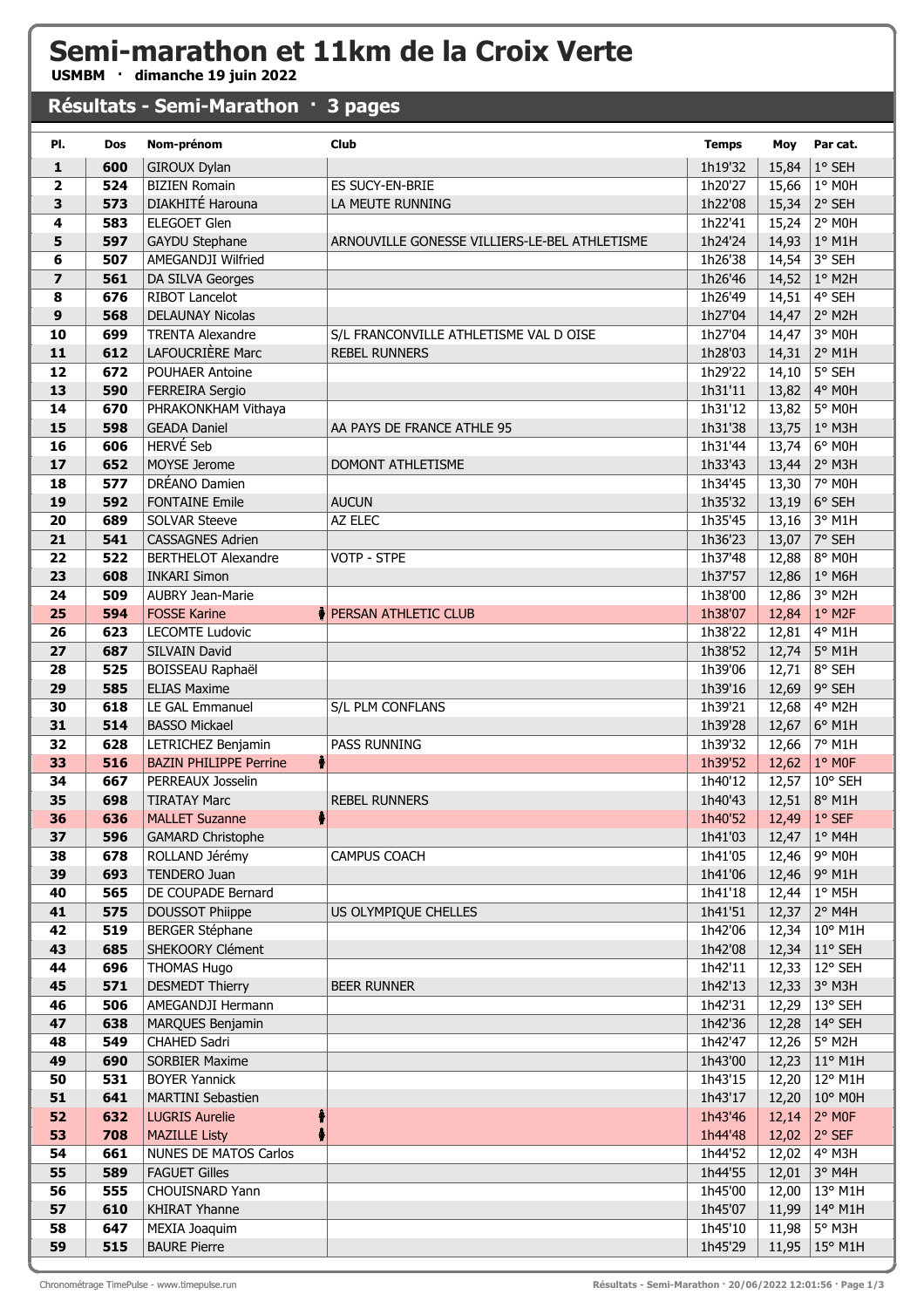| PI.        | Dos        | Nom-prénom                                         | Club                                             | <b>Temps</b>       | Moy            | Par cat.                            |
|------------|------------|----------------------------------------------------|--------------------------------------------------|--------------------|----------------|-------------------------------------|
| 60         | 526        | BOMO-LEDUCQ Frédéric                               |                                                  | 1h45'53            | 11,90          | $6°$ M <sub>2</sub> H               |
| 61         | 635        | <b>MAILLARD Sandrine</b>                           | <b>A ATHLETISME CHAMBLY</b>                      | 1h45'59            | 11,89          | $2°$ M <sub>2</sub> F               |
| 62         | 644        | MEGHASLI Nassim                                    | <b>NÉANT</b>                                     | 1h46'13            | 11,86          | 16° M1H                             |
| 63         | 553        | <b>CHEVALIER Jean-Pierre</b>                       | ARGENTEUIL ATHLETISME                            | 1h46'15            | 11,86          | 4° M4H                              |
| 64         | 701        | <b>TUR Stephane</b>                                |                                                  | 1h46'22            | 11,85          | 6° M3H                              |
| 65         | 691        | <b>STROBANT Clement</b>                            |                                                  | 1h46'37            |                | 11,82   15° SEH                     |
| 66         | 659        | NICOLAS Sébastien                                  | <b>CAMPUS COACH</b>                              | 1h46'55            | 11,78          | 17° M1H                             |
| 67         | 513        | <b>BARBION Julien</b>                              | <b>JASSG GYM</b>                                 | 1h47'07            | 11,76          | 7° M2H                              |
| 68         | 627        | <b>LETEXIER Patrice</b>                            | AC BEAUCHAMP                                     | 1h47'09            | 11,76          | 2° M6H                              |
| 69         | 523        | <b>BEZY Francois</b>                               | S/L AC ST GRATIEN-SANNOIS                        | 1h47'11            | 11,76          | $ 1^{\circ}$ M7H                    |
| 70         | 569        | DEROZIN David                                      |                                                  | 1h48'15            | 11,64          | 18° M1H                             |
| 71<br>72   | 537<br>694 | <b>CABRIT Pascal</b>                               |                                                  | 1h48'17<br>1h48'18 | 11,64          | 8° M2H<br>9° M2H                    |
| 73         | 619        | <b>TERMENON Norberto</b><br>LE HEC H Gilbert       |                                                  | 1h48'28            | 11,63<br>11,62 | 3° M6H                              |
| 74         | 630        | ł<br><b>LOMBARDOT Nadia</b>                        |                                                  | 1h48'32            | 11,61          | 3° M2F                              |
| 75         | 557        | <b>CONANNEC Ludovic</b>                            |                                                  | 1h48'38            | 11,60          | 19° M1H                             |
| 76         | 604        | <b>HAREAU Dorota</b>                               |                                                  | 1h49'00            | 11,56          | $1°$ M3F                            |
| 77         | 595        | FROSSARD Marc                                      |                                                  | 1h49'02            | 11,56          | 5° M4H                              |
| 78         | 692        | <b>TEMAL Malika</b>                                | USMERY AC                                        | 1h49'19            | 11,53          | 2° M3F                              |
| 79         | 556        | COCODEAU Cédric                                    |                                                  | 1h49'36            | 11,50          | 11° M0H                             |
| 80         | 551        | CHESNAUD Philippe                                  |                                                  | 1h49'38            | 11,49          | 7° M3H                              |
| 81         | 559        | <b>CROCHU Christian</b>                            |                                                  | 1h50'03            | 11,45          | 2° M5H                              |
| 82         | 579        | DUPARC Jérôme                                      | <b>JASSG GYM</b>                                 | 1h50'40            | 11,39          | 20° M1H                             |
| 83         | 518        | BÉLAUD Théo                                        |                                                  | 1h50'53            | 11,36          | 12° M0H                             |
| 84         | 586        | <b>ELKOUCHE Mohamed</b>                            | US OLYMPIQUE CHELLES                             | 1h51'31            | 11,30          | 10° M2H                             |
| 85         | 532        | <b>BRAGOVSKI Emmanuel</b>                          |                                                  | 1h52'07            | 11,24          | 6° M4H                              |
| 86         | 677        | ROCHEREAU Cyrille                                  |                                                  | 1h52'20            | 11,22          | 7° M4H                              |
| 87         | 673        | PREZEAU Olivier                                    | ARGENTEUIL ATHLETISME                            | 1h52'30            | 11,20          | 8° M3H                              |
| 88         | 558        | COULIBALY Jean                                     | ARGENTEUIL ATHLETISME                            | 1h52'30            | 11,20          | 3° M5H                              |
| 89         | 547        | CHABOT Jean                                        | <b>ROADRUNNERS</b>                               | 1h52'34            | 11,19          | 8° M4H                              |
| 90         | 502        | ABLITZER Rémi                                      |                                                  | 1h52'55            | 11,16          | 16° SEH                             |
| 91<br>92   | 588<br>646 | <b>ETIENNE Pierre</b>                              | ACS CORMEILLES-EN-PARISIS<br>US EZANVILLE-ECOUEN | 1h53'09<br>1h53'13 |                | 11,14   9 $^{\circ}$ M3H<br>11° M2H |
| 93         | 587        | <b>MEROUANE Ahssen</b><br><b>ESCOFFIER Nicolas</b> |                                                  | 1h53'17            | 11,13          | 11,12   12° M2H                     |
| 94         | 605        | <b>HERNANDEZ Anthony</b>                           |                                                  | 1h53'17            |                | 11,12 $ 17°$ SEH                    |
| 95         | 658        | <b>NEVE Mathieu</b>                                |                                                  | 1h53'36            |                | 11,09 13° M2H                       |
| 96         | 517        | <b>BEEBE Timothée</b>                              |                                                  | 1h53'39            |                | 11,09   18° SEH                     |
| 97         | 697        | <b>TIOURI Mahdi</b>                                |                                                  | 1h53'54            | 11,06          | 21° M1H                             |
| 98         | 603        | <b>HAMMAMI Maroua</b>                              |                                                  | 1h54'01            | 11,05          | 3° MOF                              |
| 99         | 501        | <b>ABELARD Alexis</b>                              |                                                  | 1h54'07            | 11,04          | 19° SEH                             |
| 100        | 629        | LOMBARDI Fabrice                                   |                                                  | 1h54'09            | 11,04          | 22° M1H                             |
| 101        | 544        | <b>CATTIAUX Jennifer</b>                           |                                                  | 1h54'18            |                | 11,02 3° SEF                        |
| 102        | 631        | LOTFI Redouan                                      | ARGENTEUIL ATHLETISME                            | 1h54'24            | 11,01          | 9° M4H                              |
| 103        | 633        | LUIZZA Damien                                      |                                                  | 1h54'30            | 11,00          | 23° M1H                             |
| 104        | 530        | <b>BOUZIRI Emir</b>                                |                                                  | 1h54'43            | 10,98          | 24° M1H                             |
| 105        | 581        | EL HAMMAMI Chaid                                   |                                                  | 1h55'05            | 10,95          | 10° M4H                             |
| 106        | 539        | <b>CARMOUSE Quentin</b>                            |                                                  | 1h55'08            | 10,94          | 20° SEH                             |
| 107        | 574        | <b>DOUALLE Alexis</b>                              |                                                  | 1h55'19            | 10,93          | 13° M0H                             |
| 108<br>109 | 615        | <b>LAMBIER Steve</b>                               | S/L FRANCONVILLE ATHLETISME VAL D OISE           | 1h55'25<br>1h55'35 | 10,92          | 14° M0H<br>4° M5H                   |
| 110        | 625<br>669 | <b>LEMERRE Thierry</b><br><b>PERTUISEL Erick</b>   | 8:30 À LA BARRIÈRE                               | 1h55'37            | 10,90<br>10,90 | 5° M5H                              |
| 111        | 599        | GIESS Sébastien                                    |                                                  | 1h55'56            | 10,87          | 15° M0H                             |
| 112        | 609        | <b>KENDO Gilles</b>                                |                                                  | 1h56'09            | 10,85          | 10° M3H                             |
| 113        | 653        | <b>MULLER Gérard</b>                               | US EZANVILLE-ECOUEN                              | 1h56'30            | 10,82          | 4° M6H                              |
| 114        | 512        | <b>BARBEAU Yannick</b>                             |                                                  | 1h56'38            | 10,80          | 5° M6H                              |
| 115        | 550        | CHEROUVRIER Julien                                 |                                                  | 1h56'51            | 10,78          | 21° SEH                             |
| 116        | 683        | SAMPAIO Joao                                       |                                                  | 1h57'04            | 10,76          | 11° M4H                             |
| 117        | 554        | CHEVALIER Richard                                  |                                                  | 1h57'36            | 10,71          | $6°$ M5H                            |
| 118        | 593        | <b>FONTAINE Eric</b>                               | THILLAY RUNNING ATHLETIC CLUB                    | 1h58'24            | 10,64          | 12° M4H                             |
| 119        | 703        | <b>VERNIER Marc</b>                                |                                                  | 1h58'25            | 10,64          | 14° M2H                             |
| 120        | 566        | DE JANDIN Eric                                     | S/L WHITE HARRIERS SURESNES                      | 1h58'25            | 10,64          | 11° M3H                             |
| 121        | 617        | LE BLAIS Stéphane                                  |                                                  | 1h59'15            | 10,57          | 13° M4H                             |
| 122        | 543        | <b>CASSIDANIUS Geoffrey</b>                        | US EZANVILLE-ECOUEN                              | 1h59'22            | 10,56          | 16° M0H                             |
| 123        | 578        | ł<br><b>DULARY Emmanuelle</b>                      |                                                  | 1h59'29            |                | 10,55 4° MOF                        |